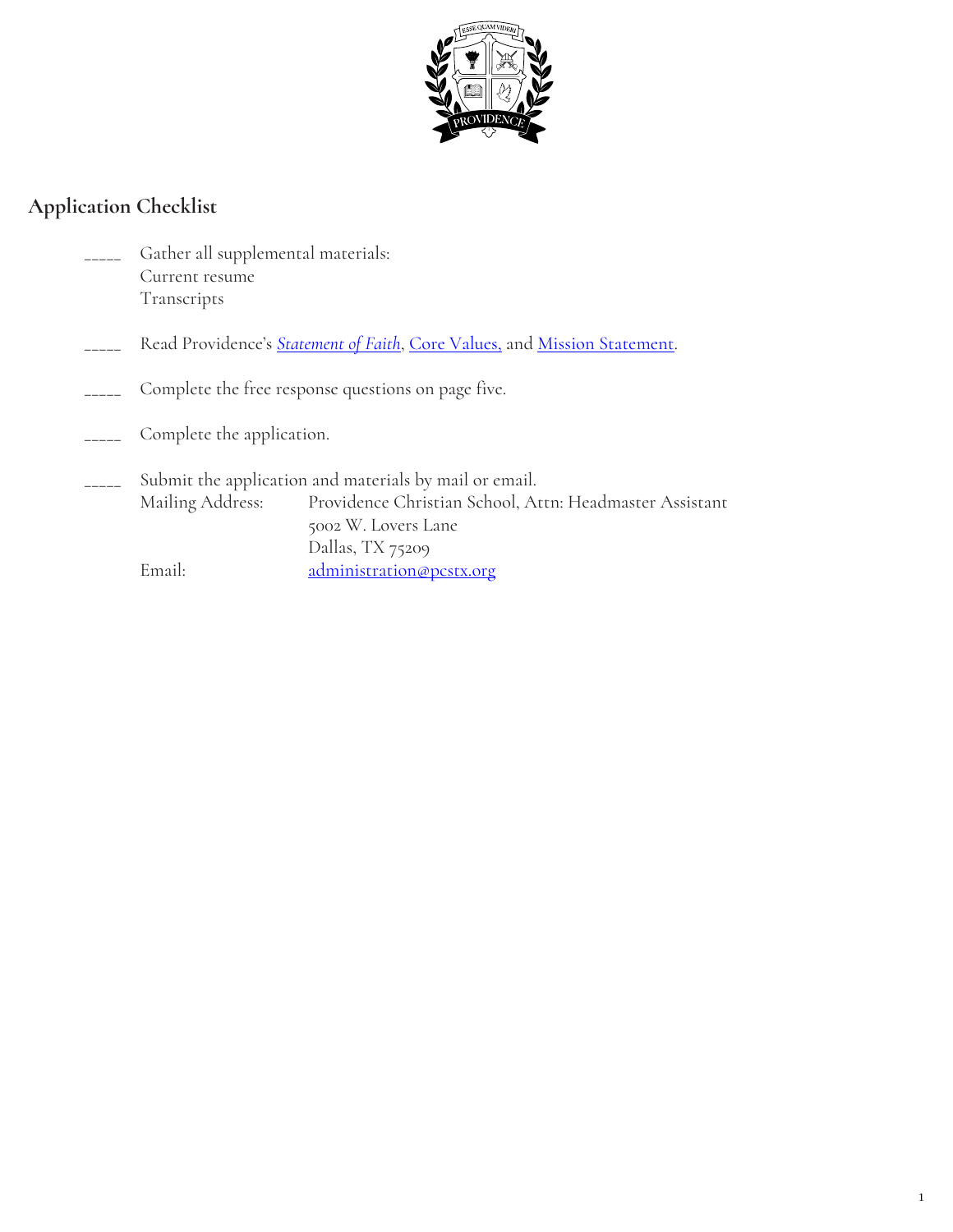Date: \_\_\_\_\_\_\_\_\_\_\_\_\_

If you are hired, you will be required to verify identity and eligibility to work in the United States and to complete the required Form I-9 Employment Eligibility Verification.

## **Personal Data**

l

| First               | Middle                                                                                                                                                                                                                         | Last |  |
|---------------------|--------------------------------------------------------------------------------------------------------------------------------------------------------------------------------------------------------------------------------|------|--|
|                     | Address: Andreas Address: Address: Address: Address: Address: Address: Address: Address: Address: Address: Address: Address: Address: Address: Address: Address: Address: Address: Address: Address: Address: Address: Address |      |  |
|                     |                                                                                                                                                                                                                                |      |  |
|                     |                                                                                                                                                                                                                                |      |  |
|                     |                                                                                                                                                                                                                                |      |  |
| <b>Job</b> Interest |                                                                                                                                                                                                                                |      |  |
|                     | Position(s) Desired (select all that apply):                                                                                                                                                                                   |      |  |
|                     | $PK - K$                                                                                                                                                                                                                       |      |  |
|                     |                                                                                                                                                                                                                                |      |  |
|                     | Classes Five $-$ Eight $-$ ----------                                                                                                                                                                                          |      |  |
| Placement Data      | What grades and subjects are you qualified to teach? ____________________________                                                                                                                                              |      |  |
|                     |                                                                                                                                                                                                                                |      |  |

What grades and subjects would you prefer to teach and why?

## **Education and Training** (Please do not abbreviate school names.)

| <b>Full School Name</b>                                                      | City | State | Major | Graduated             | Degree | Cum. GPA |
|------------------------------------------------------------------------------|------|-------|-------|-----------------------|--------|----------|
| High School:                                                                 |      |       |       | Yes<br>No<br>GED      |        |          |
| Trade School/Technical School:                                               |      |       |       | Yes<br>N <sub>o</sub> |        |          |
| College:                                                                     |      |       |       | Yes<br>N <sub>o</sub> |        |          |
| College:                                                                     |      |       |       | Yes<br>N <sub>0</sub> |        |          |
| College/Graduate School:                                                     |      |       |       | Yes<br>N <sub>o</sub> |        |          |
| College/Graduate School:                                                     |      |       |       | Yes<br>N <sub>0</sub> |        |          |
| Please indicate the name(s) you used during your highest level of education: |      |       |       |                       |        |          |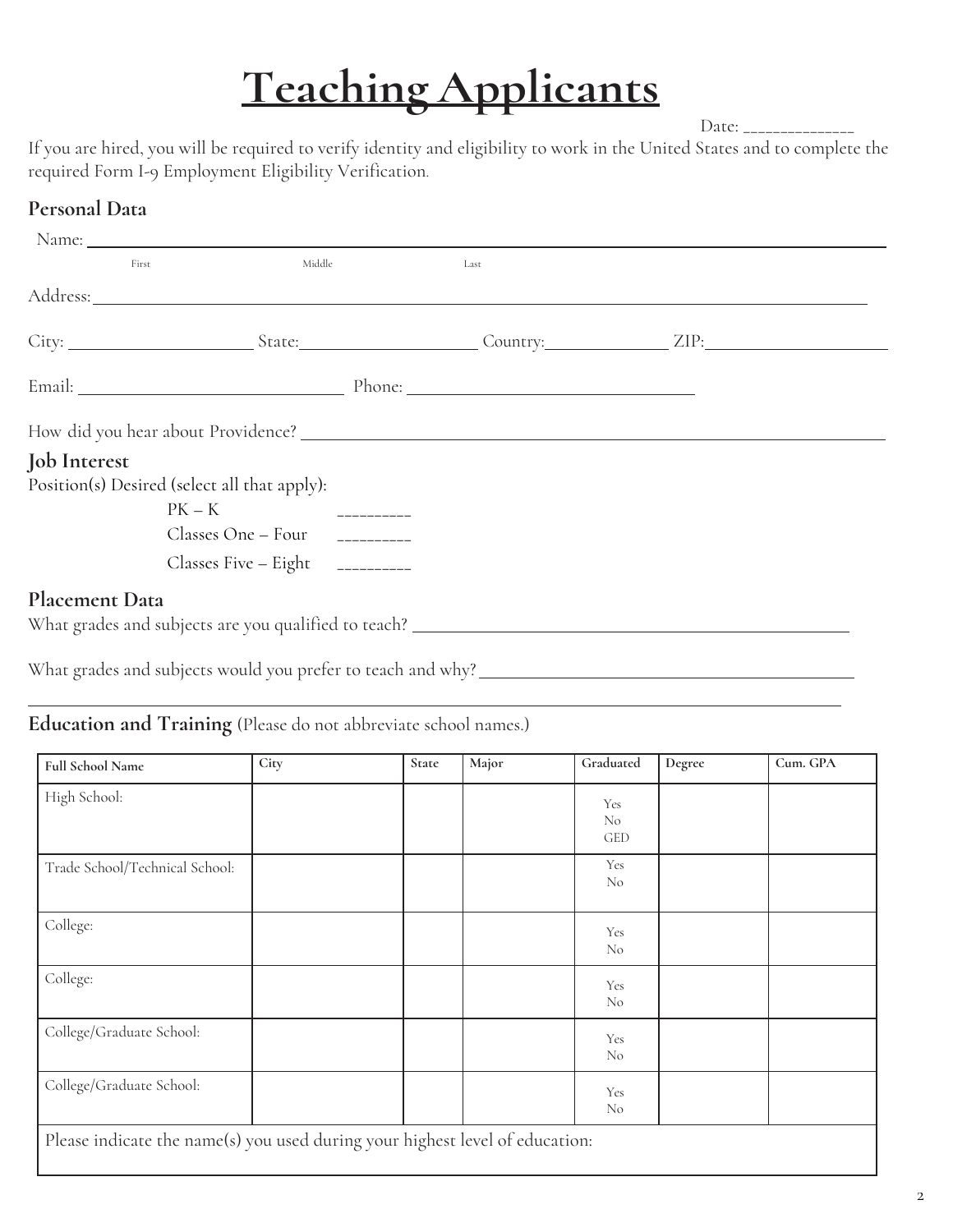#### **Education and Training Continued**

Please list academic and athletic honors, extracurricular activities, and offices held relevant to your application.

How many years of formal teaching experience do you have in a traditional school setting? \_\_\_\_\_ years full time \_\_\_\_\_ years part time Do you have a state teaching certificate? Yes \_\_\_\_\_\_ No \_\_\_\_\_\_ If yes, from what state? \_\_\_\_\_\_ Is your state certificate current? Yes \_\_\_\_\_ No \_\_\_\_\_ Have you taken twelve hours or more of professional education courses? Yes \_\_\_\_\_\_ No \_\_\_\_\_

### **Employment Record**

 $\overline{a}$  $\overline{a}$ 

Starting with your current or most recent employment, list your past three previous employers. Please complete in full for each employer. Please make sure your resume reflects all work experience.

| Organization Name:  | Start Date: | End Date:                 | Job Title and Duties:         |
|---------------------|-------------|---------------------------|-------------------------------|
|                     |             |                           |                               |
| Street Address:     | Department: |                           | Salary:                       |
|                     |             |                           |                               |
| City:               |             | State:                    | Telephone:                    |
|                     |             | After acceptance of offer |                               |
| Reason for Leaving: |             |                           | Name and Title of Supervisor: |
|                     |             |                           |                               |

| Organization Name:                                                  | Start Date: | End Date: | Job Title and Duties:         |  |
|---------------------------------------------------------------------|-------------|-----------|-------------------------------|--|
|                                                                     |             |           |                               |  |
| Street Address:                                                     | Department: |           | Salary:                       |  |
|                                                                     |             |           |                               |  |
| City:                                                               |             | State:    | Telephone:                    |  |
| When may we contact this employer? Now<br>After acceptance of offer |             |           |                               |  |
| Reason For Leaving:                                                 |             |           | Name and Title of Supervisor: |  |
|                                                                     |             |           |                               |  |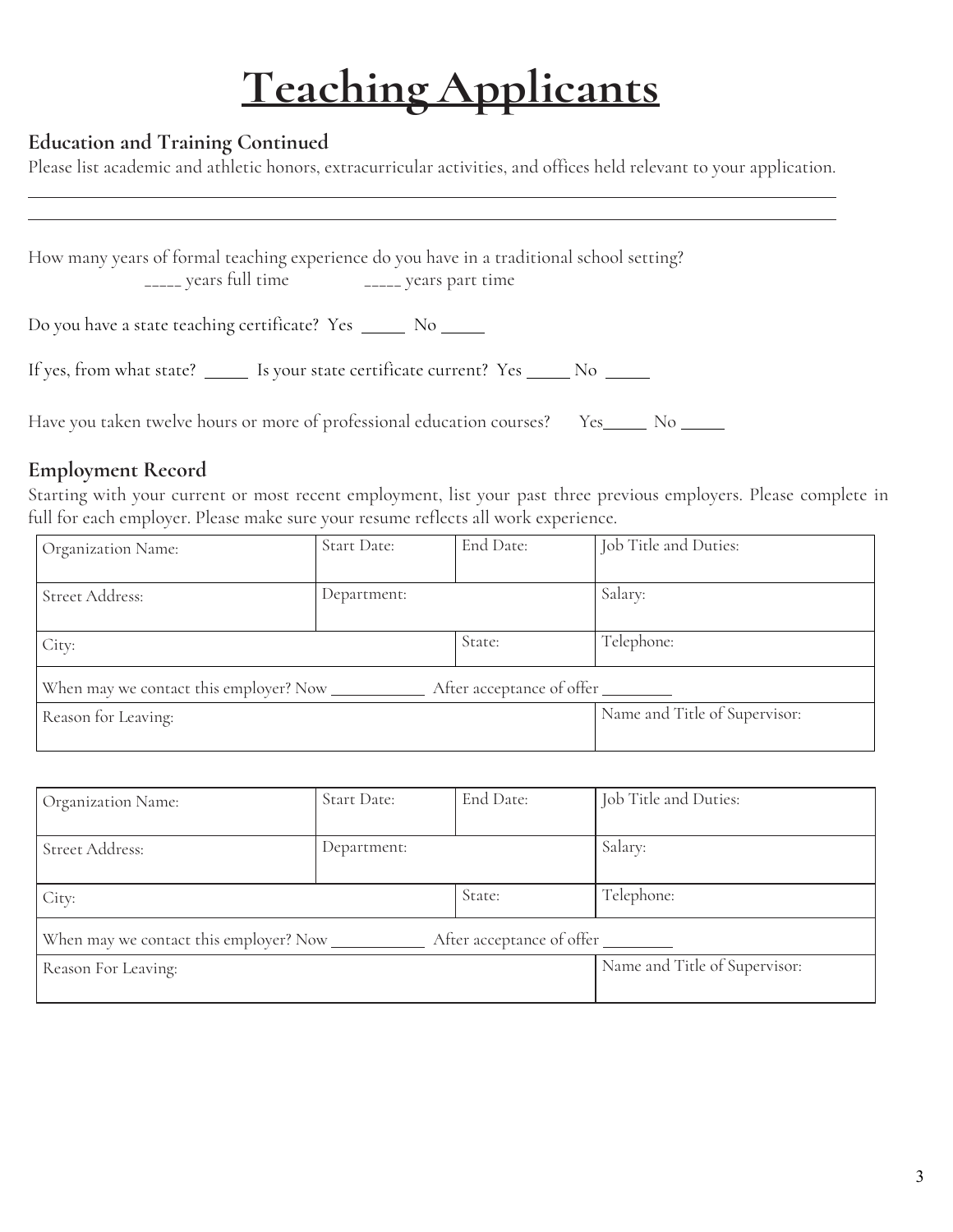| Organization Name:  | Start Date: | End Date:                    | Job Title and Duties:         |
|---------------------|-------------|------------------------------|-------------------------------|
|                     |             |                              |                               |
| Street Address:     | Department: |                              | Salary:                       |
|                     |             |                              |                               |
| City:               |             | State:                       | Telephone:                    |
|                     |             |                              |                               |
|                     |             | After acceptance of offer __ |                               |
| Reason For Leaving: |             |                              | Name and Title of Supervisor: |
|                     |             |                              |                               |

### **Church and Bible Training**

| Have you taken any formal Bible or Bible-related courses at or above the Bachelor's degree level? |  |
|---------------------------------------------------------------------------------------------------|--|
| Yes <u>Not If yes, how many hours?</u>                                                            |  |

Have you completed any other types of Bible training or courses outside formal college course work (i.e. Bible Study Fellowship, online, or church-sponsored classes)? Yes \_\_\_\_\_\_ No \_\_\_\_\_\_

If yes, please list course, date, and location:

Where do you attend church?

 $\overline{a}$ 

#### **History with Providence**

| Were you ever previously employed by Providence? Yes |  |  |  | No |
|------------------------------------------------------|--|--|--|----|
|------------------------------------------------------|--|--|--|----|

| If yes, dates employed: _ |  |  |
|---------------------------|--|--|
| $Position(s)$ ?           |  |  |
| Why did you leave? _      |  |  |

Do you have any relatives who are currently employed by Providence or who serve on the Providence Board of Trustees?

Yes \_\_\_\_\_ No \_\_\_\_\_ If yes, please list their names: \_\_\_\_\_\_\_\_\_\_\_\_\_\_\_\_\_\_\_\_\_\_\_\_\_\_\_\_\_

Did you attend Providence? Yes \_\_\_\_\_ Years Attended \_\_\_\_\_\_\_\_\_\_\_\_\_\_\_\_\_\_\_\_\_\_\_\_\_\_\_\_ No \_\_\_\_\_\_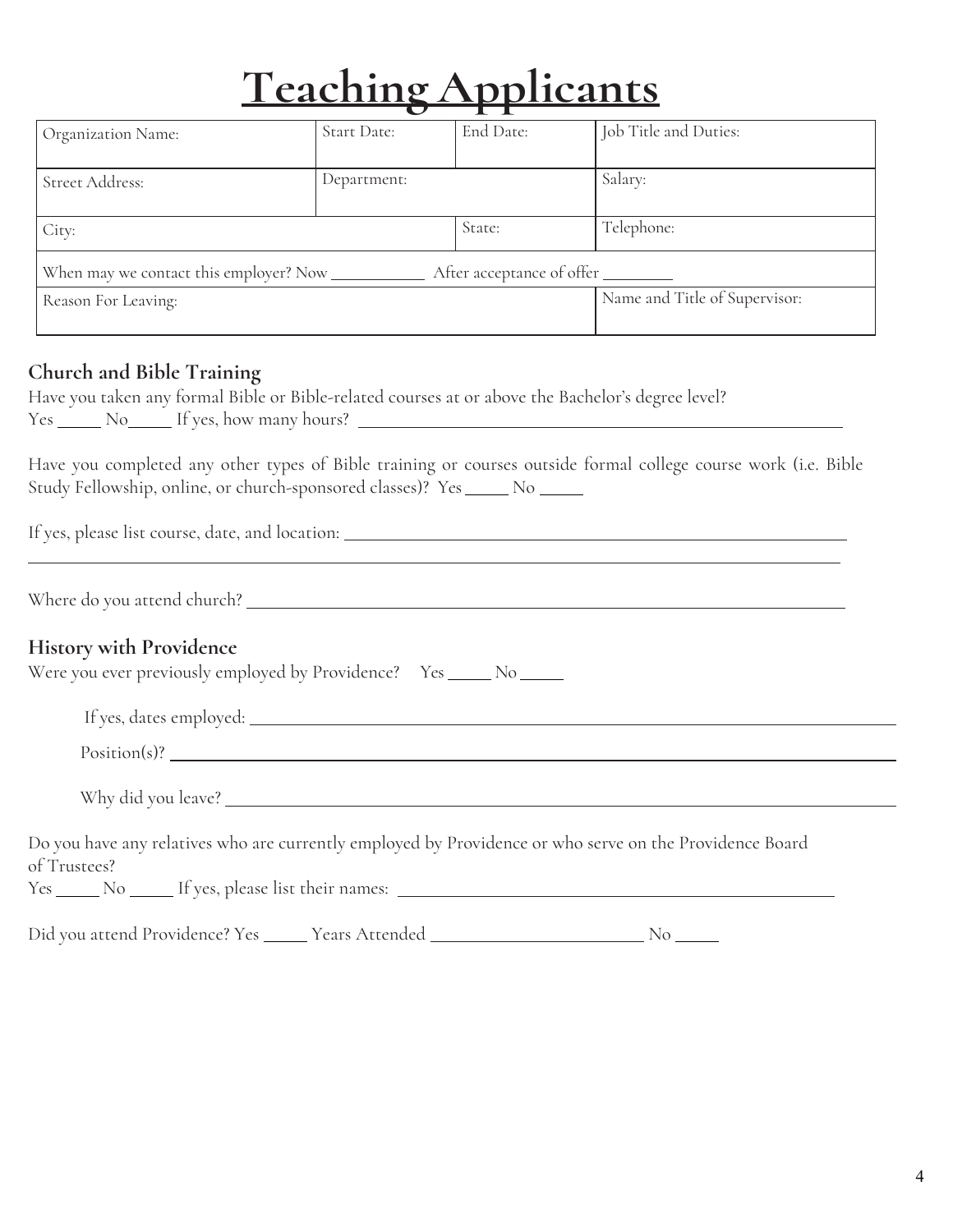### **Please answer the following questions in a separate document and attach the document with this application.**

- 1. Please discuss your spiritual journey, what Christ means to you, and the difference He makes in your life.
- 2. How do you live out your faith purposefully and intelligently in the service of God and man?
- 3. Of the books you have read recently, which do you most esteem? Why?
- 4. Comment briefly on how you approach and view issues on which Christians are divided (such as alcohol, entertainment, or tobacco).
- 5. After reading Providence's [Core Values,](http://www.pcstx.org/about/core-values/) which most resonated with you? Why?
- 6. Please comment on the Lord's leading you toward teaching in a classical, Christian school.
- 7. State your philosophy of Christian education as it relates to integrating your Christian faith into your teaching and subject matter.
- 8. What is your philosophy in dealing with student-discipline issues?
- 9. Describe your experiences with children outside of a school setting.

### **Pastoral Reference**

Please provide the name and phone number of your pastor or other church leader whom we may contact:

Name: Position: Phone and Email:

## **Additional References**

Besides your pastor and current or past supervisor, please list at least six other people we may contact with reference to your application. Include teaching peers if applicable.

| <u>Reference Name</u> | Title/Relationship | Phone and Email |
|-----------------------|--------------------|-----------------|
|                       |                    |                 |
|                       |                    |                 |
| 2.                    |                    |                 |
|                       |                    |                 |
| $\frac{3}{2}$         |                    |                 |
| $4.$ $4.$             |                    |                 |
|                       |                    |                 |
|                       |                    |                 |
| 6.                    |                    |                 |
|                       |                    |                 |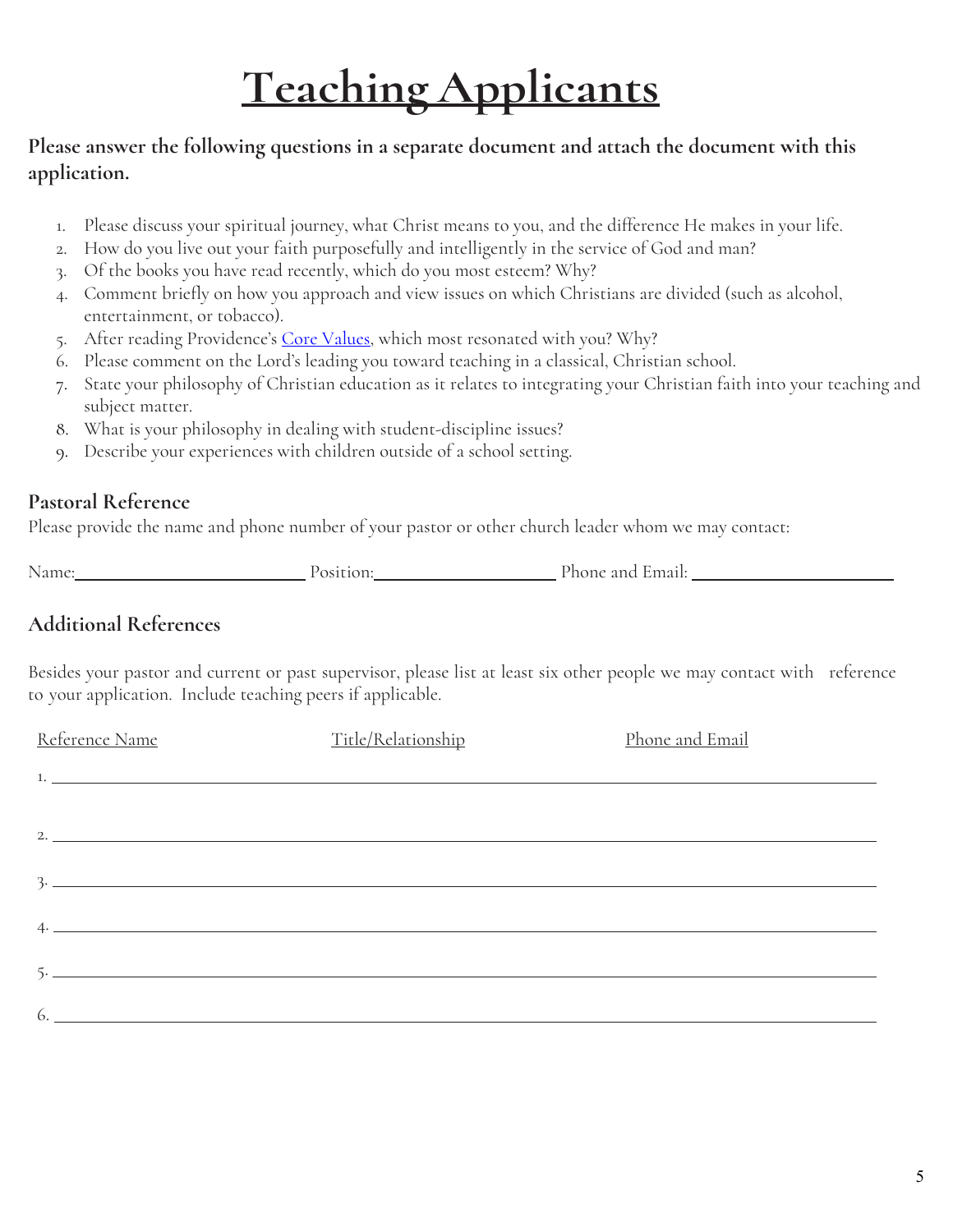## **Legal History**

| $Y_$ $N_$ |                 | Have you ever been convicted of a criminal offense (felony or misdemeanor)? Answer<br>"yes" if you have entered a plea agreement including a deferred sentence or deferred<br>judgment arrangement in connection with a criminal case.           |
|-----------|-----------------|--------------------------------------------------------------------------------------------------------------------------------------------------------------------------------------------------------------------------------------------------|
| $Y_$ $N_$ |                 | Have you ever been charged with a sexual offense, an offense relating to children, or a<br>crime of violence?                                                                                                                                    |
|           | N               | Have you ever been reported to any organization or registry for abuse or misconduct<br>involving children?                                                                                                                                       |
|           | $Y_$ $N_$       | Do you have any disciplinary action or investigation pending by an employer, other<br>organization, professional association, or licensing body for violence, sexual misconduct,<br>or misconduct involving children?                            |
|           | $Y_{---}$ N____ | Have you ever been disciplined or dismissed from any volunteer position or employment<br>for any reason, or following an allegation of sexual misconduct, physical aggression, verbal<br>aggression, or other inappropriate behavior or conduct? |
| $Y_$ $N_$ |                 | Have you ever been reprimanded or asked to leave or end your membership in an<br>organization in which you were volunteering?                                                                                                                    |
|           | N               | Have you ever been the subject of a complaint or disciplinary proceeding concerning any<br>professional license or professional affiliation held by you?                                                                                         |
|           |                 | Do you now or have you ever sought out child pornography?                                                                                                                                                                                        |
|           |                 |                                                                                                                                                                                                                                                  |

If you answered "yes" to any of the above questions, please explain fully. (Use additional sheet if needed.)

This information will not necessarily bar an applicant from employment and, therefore, any uncertainty should be resolved in *favor of disclosure. The nature and seriousness of any crime and date of offense will be considered*.

 $\overline{a}$